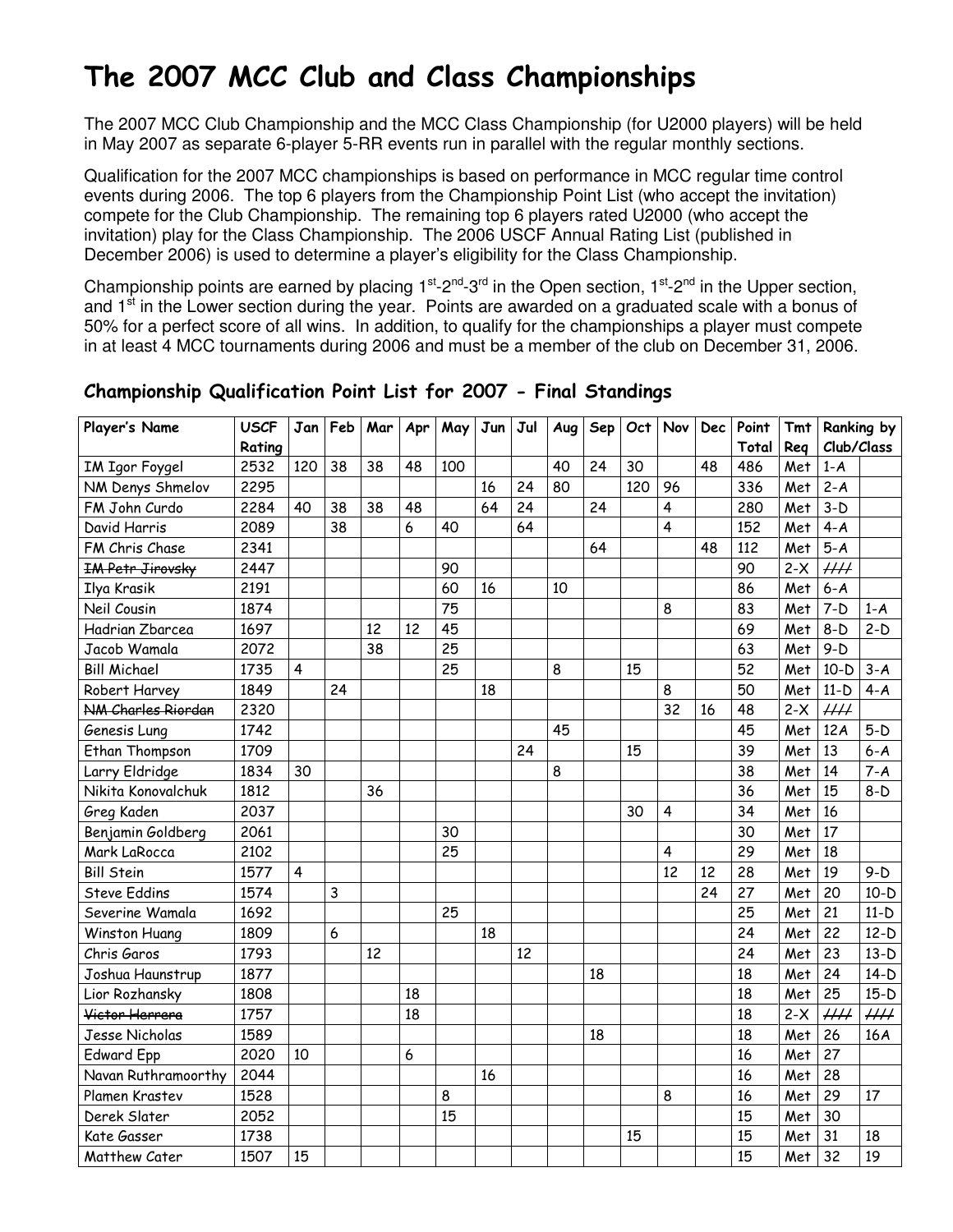| Kevin Wen             | 1223p |    |   |   |    |   |   |    |    | 15 |   |                | 15                      | $2-X$ | HH                        | ₩Н       |
|-----------------------|-------|----|---|---|----|---|---|----|----|----|---|----------------|-------------------------|-------|---------------------------|----------|
| Yutaka Seki           | 1482  |    |   |   |    |   |   |    | 12 |    |   |                | 12                      | $2-X$ | $\overline{HH}$           | $\mu\mu$ |
| John Chamberlain      | 2071  |    |   |   | 10 |   |   |    |    |    |   |                | 10                      | Met   | 33                        |          |
| Sebastian Gueler      | 2001  | 10 |   |   |    |   |   |    |    |    |   |                | 10                      | Met   | 34                        |          |
| <b>David Plotkin</b>  | 1977  |    |   |   |    |   |   | 10 |    |    |   |                | 10                      | $2-X$ | $\mathcal{H} \mathcal{H}$ | $H\!H$   |
| Larry Pratt           | 1835  |    |   |   |    |   |   |    |    |    | 8 | $\overline{c}$ | 10                      | Met   | 35                        | 20       |
| Edward Lafferty       | 1388  |    |   |   |    |   |   | 10 |    |    |   |                | 10                      | $2-X$ | $\mu\mu$                  | $\mu\mu$ |
| William Luff          | 1372  |    |   |   | 10 |   |   |    |    |    |   |                | 10                      | Met   | 36                        | 21       |
| Ames Abbot            | 1857  |    |   |   |    |   |   |    |    |    | 8 |                | 8                       | Met   | 37                        | 22       |
| Alexander Hu          | 1490  |    |   |   | 8  |   |   |    |    |    |   |                | 8                       | Met   | 38                        | 23       |
| <b>Travis Nilsson</b> | 1408  |    |   |   |    | 8 |   |    |    |    |   |                | 8                       | Met   | 39                        | 24       |
| Alexander Paphitis    | 1731  |    | 6 |   |    |   |   |    |    |    |   |                | 6                       | Met   | 40                        | 25       |
| Jessica Wamala        | 1683  |    |   | 6 |    |   |   |    |    |    |   |                | 6                       | Met   | 41                        | 26       |
| Jerry Williams        | 1727  | 4  |   |   |    |   |   |    |    |    |   |                | 4                       | Met   | 42                        | 27       |
| Thomas Simon          | 1411  | 4  |   |   |    |   |   |    |    |    |   |                | 4                       | Met   | 43                        | 28       |
| Thomas Martin (TJ)    | 1668  |    |   |   |    |   | 4 |    |    |    |   |                | 4                       | Met   | 44                        | 29       |
| Walter Champion       | 1647  |    |   |   |    |   | 4 |    |    |    |   |                | 4                       | Met   | 45                        | 30       |
| David Harrington      | 1522  |    | 3 |   |    |   |   |    |    |    |   |                | 3                       | Met   | 46                        | 31       |
| Greg Siciliano        | 1491  |    | 3 |   |    |   |   |    |    |    |   |                | 3                       | Met   | 47                        | 32       |
| Mark Kaprielian       | 1682  |    |   |   |    |   |   |    |    |    |   | $\overline{c}$ | $\overline{\mathbf{c}}$ | Met   | 48                        | 33       |
| Calvin Hori           | 1618  |    |   |   |    |   |   |    |    |    |   | $\overline{c}$ | $\overline{\mathbf{c}}$ | Met   | 49                        | 34       |
| Anirudth Arun         | 1541  |    |   |   |    |   |   |    |    |    |   | $\overline{c}$ | $\overline{\mathbf{c}}$ | Met   | 50                        | 35       |
| Vikas Shiva           | 1524  |    |   |   |    |   |   |    |    |    |   | $\overline{c}$ | 2                       | Met   | 51                        | 36       |
| Ralph Scully          | 1494  |    |   |   |    |   |   |    |    |    |   | $\overline{c}$ | 2                       | Met   | 52                        | 37       |
|                       |       |    |   |   |    |   |   |    |    |    |   |                |                         |       |                           |          |
|                       |       |    |   |   |    |   |   |    |    |    |   |                |                         |       |                           |          |

#### Column Notes:

- Column Tmt Req states the number of tournaments played as "1", "2", "3", or "Met" (for 4 or more). If the 4-tournament requirement has not been met at year's end, the player is disqualified and "**-**X" is placed after the tournament count.
- Column **Ranking by Club/Class** gives players' current rankings for the Club Championship and for the Class Championship (if eligible). An U2000 player who qualifies for both championships can choose to play in either championship event. If a player qualifies but declines to play, the next ranked player in the list will be invited to the event. A player who accepts an invitation is identified by "-A" after the ranking and a player who declines (or cannot be reached) is identified by "-D" after the ranking.

#### Point Allocation Rules:

- Points are given for placing  $1^{st}$ -2<sup>nd</sup>-3<sup>rd</sup> in the Open section,  $1^{st}$ -2<sup>nd</sup> in the Upper section, and  $1^{st}$  in the Lower section:
	- $\gg$  For 4-round events the usual allocation is: 64 32 16 / 24 12 / 8
	- $\gg$  For 5-round events the usual allocation is: 80 40 20 / 30 15 / 10
- Points are given for placing 1<sup>st</sup>-2<sup>nd</sup>-3<sup>rd</sup>-4<sup>th</sup>-5<sup>th</sup>-6<sup>th</sup> in the Club Championship and 1<sup>st</sup>-2<sup>nd</sup>-3<sup>rd</sup> in the Class Championship:
	- >> For MCC Championship events the allocation is: 100 60 40 30 20 10 / 50 30 20
- For a placement tie, the available points are divided equally among the players and rounded up to the next whole number
- In addition, a bonus of 50% of the points earned is awarded to any player who posts a perfect score of all wins in an event

#### Tie Break Rules:

- 1. Most points earned in the Open and Club Championship sections combined
- 2. Most points earned in the Upper and Class Championship sections combined
- 3. Most events in which points were earned
- 4. Highest rating from the 2006 USCF Annual Rating List (December 2006); full rating takes precedence over provisional rating
- 5. Coin toss